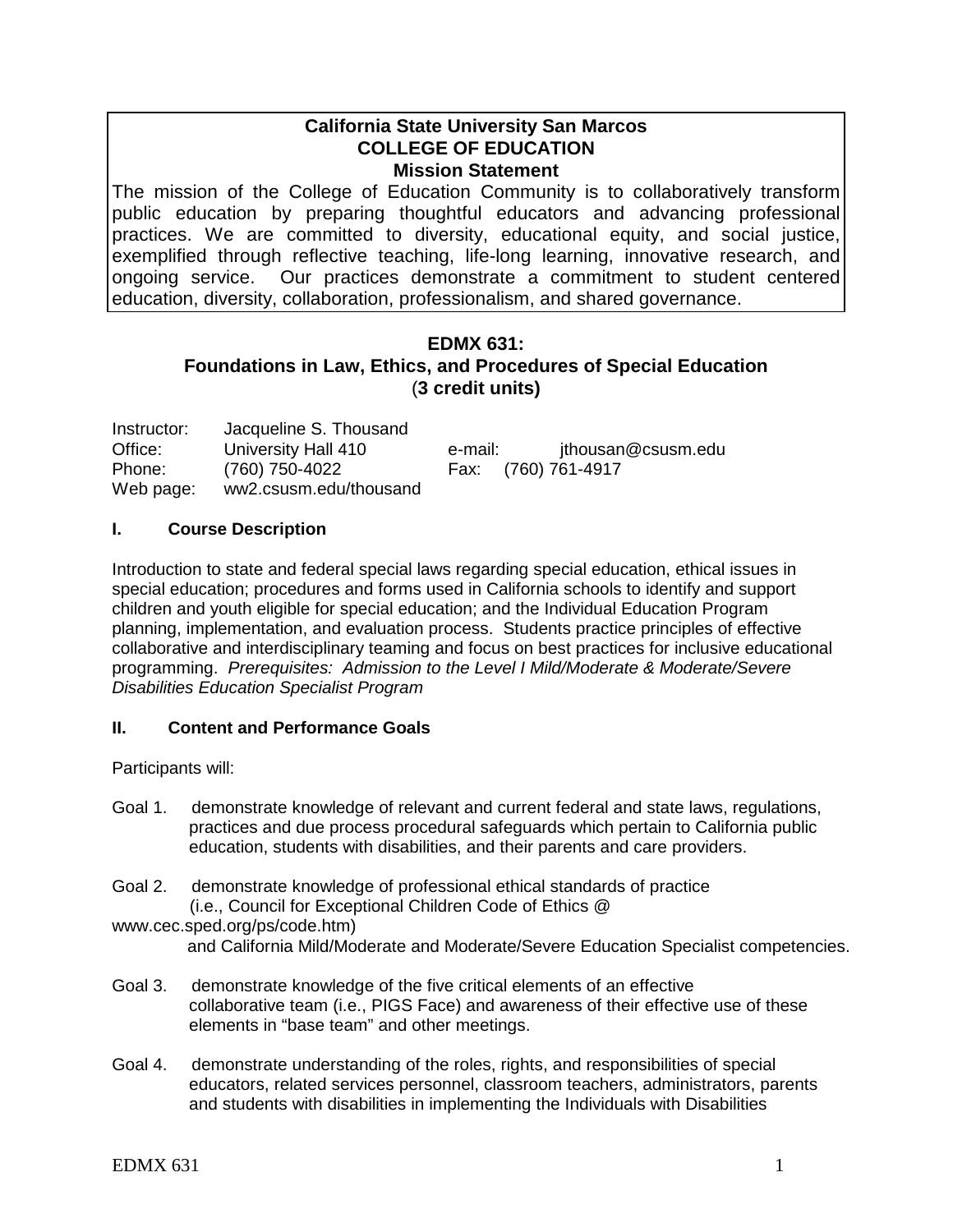Education Act (IDEA), the Americans with Disabilities Act (ADA), and the Vocational Rehabilitation Act of l973 (Section 504) and related California special education laws and regulations.

- Goal 5. demonstrate knowledge of and competence in the Individual Education Program (IEP) development and implementation process (i.e., screening; nonbiased and family-centered assessment; eligibility determination; IEP development to access the core general education curriculum; development of goals and measurable objectives; identification of necessary modifications and accommodations to curriculum, instruction, and assessment; identification of needed supports and services, placement decision making; determination of accommodations for participation in school-wide, district-wide, and state assessments.
- Goal 6. demonstrate skills in developing meaningful IEP goals and objectives and appropriate accommodations and modifications to enable learner access to the core curriculum
- Goal 7. demonstrate knowledge of and skill in using strategies for working effectively and collaboratively with family members and others (e.g., educators, administrators, paraprofessionals, community agency and related service personnel) to design, implement, and evaluate IEPs for individual learners.

### **III. What I Need for Class**

California Department of Education, Special Education Division (2001). California special education programs: A composite of laws (23rd ed.). Sacramento: Author. (DE)

Choate, J.S. (2000). Successful inclusive teaching: Proven ways to detect and correct special needs (3<sup>rd</sup> ed.). Boston: Allyn and Bacon. (CH)

Community Alliance for Special Education and Protection and Advocacy, Inc. Special Education Rights and Responsibilities. San Francisco: Author. Access on the web from Jacqueline Thousand's web site: http://ww2.csusm.edu/thousand (P&A)

Rosenberg, M., O'Shea, L. & O'Shea, D. (1998). Student teacher to master teacher: A practical guide for educating students with special needs  $\overline{(2^{nd}$  ed.). Upper Saddle River, NJ: Merrill. (RO)

Villa, R., & Thousand, J. (2000). Restructuring for caring and effective education: Piecing the puzzle together (2<sup>nd</sup> ed.). Baltimore: Paul H. Brookes. (V&T)

#### **Select Articles, Handouts, and Web Sites including:**

Snow, K. (1998, October). To achieve inclusion, community, and freedom for people with disabilities, we must use people first language. TASH Newsletter, 15–16.

National Information Center for Children and Youth with Disabilities @ www.nichcy.org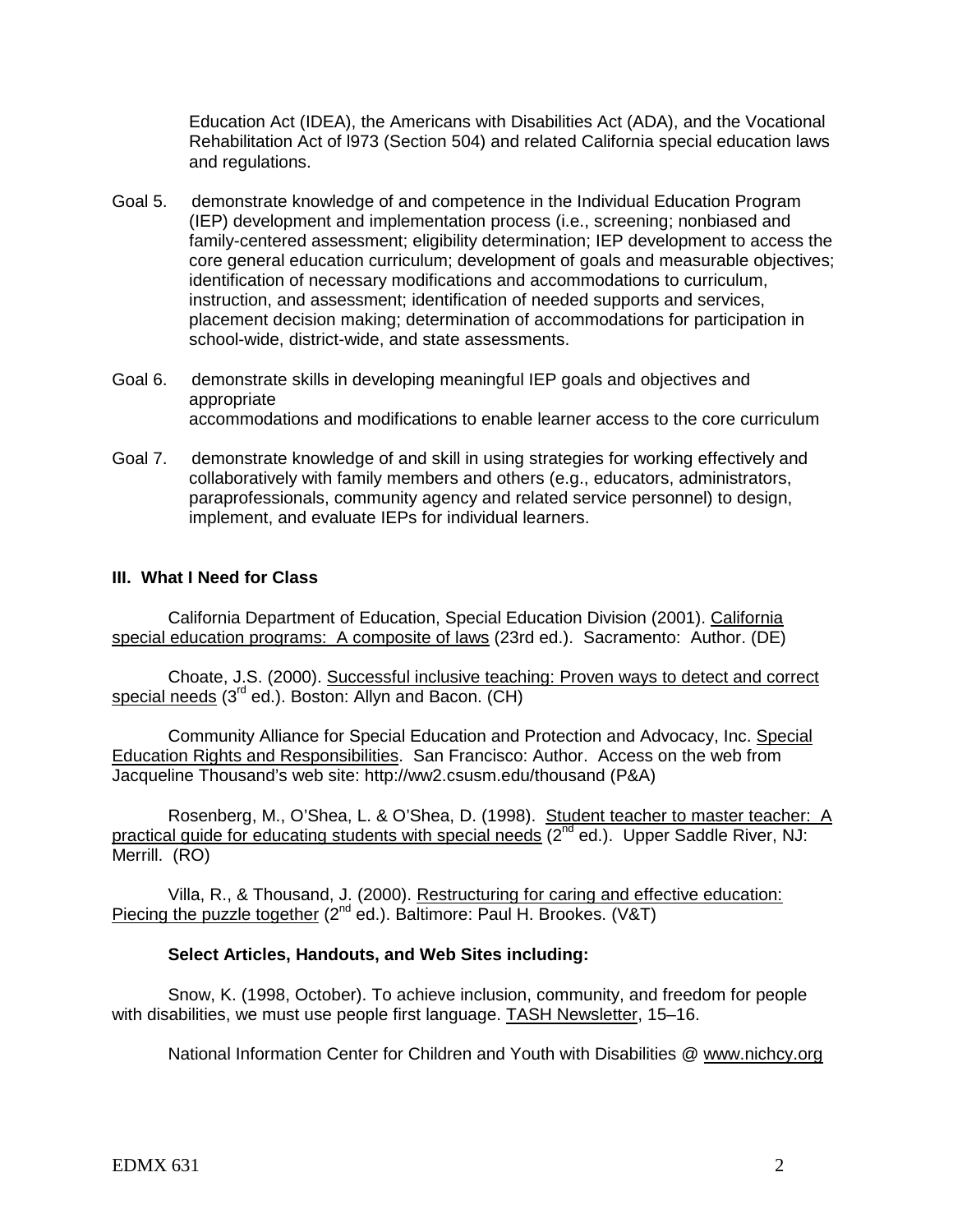Special education forms for San Diego City Schools and North Coastal Consortium for Special Education (NCCSE) @ [www.preschoolfun.com](http://www.preschoolfun.com/)

# **Suggested Texts:**

American Psychological Association (2001). Publication manual of the American Psychological Association (5<sup>th</sup> ed.). Washington, D.C.: Author. (APA)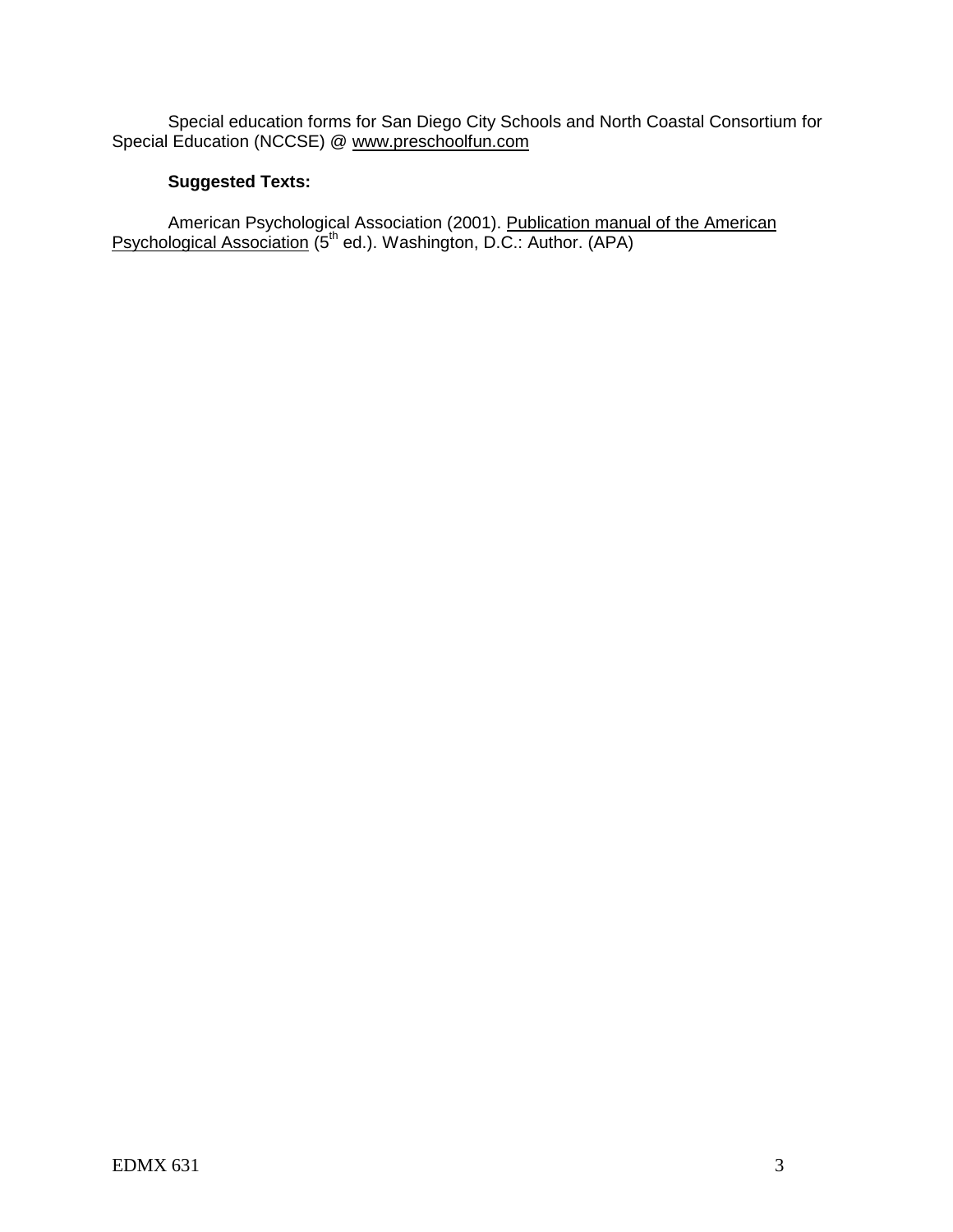### **IV. Professional and Administrative Requirements**

- 1. Attend all class sessions. Be on time. Please call the instructor when you are unable to attend class or when you will be late. It is the policy of the CSUSM College of Education that any student who misses 20% or more of class time or class sessions may not receive a passing grade for a course.
- 2. "Person-first" language (e.g., "Student with Down Syndrome" rather than "Down Syndrome student;" "Johnny who happens to have Down Syndrome" rather "My Down Syndrome student") must be used throughout all written and oral assignments and discussions.
- 3. Word process all written documents. Keep a copy of all of your work. You will want these copies for your records and for potential future use as professional portfolio entries.
- 4. Complete and hand in all assignments on the due dates for full credit. If you have extraordinary circumstances that impact completion of your assignments, please let the instructor(s) know. Any time that you have questions or concerns, please contact the instructor(s) immediately.
- 5. Participate in class discussions and group activities and demonstrate positive interpersonal skills with classmates and guests.
- 6. Select a class "buddy" to ensure that you receive handouts and information when you must miss class. Buddy: Telephone: Fax:

e-mail: Address:

#### **Activities and instructional methods for realizing objectives:**

| class discussions    | group work      | lectures   | readings in texts & custom reader |  |
|----------------------|-----------------|------------|-----------------------------------|--|
| guest speakers       | web site access |            | study guides                      |  |
| demonstrations       | "quizzes"       | videos     | written reflections               |  |
| "base team" meetings |                 | role plays | observations                      |  |

#### **Evaluation of attainment of these knowledge bases and skills:**

| attendance          | punctuality                              | participation in class |
|---------------------|------------------------------------------|------------------------|
| quizzes             | collaborative activities                 | study guide responses  |
| assessment outcomes | role play performance                    | web site hits          |
| group presentation  | "base team" meeting minutes and products |                        |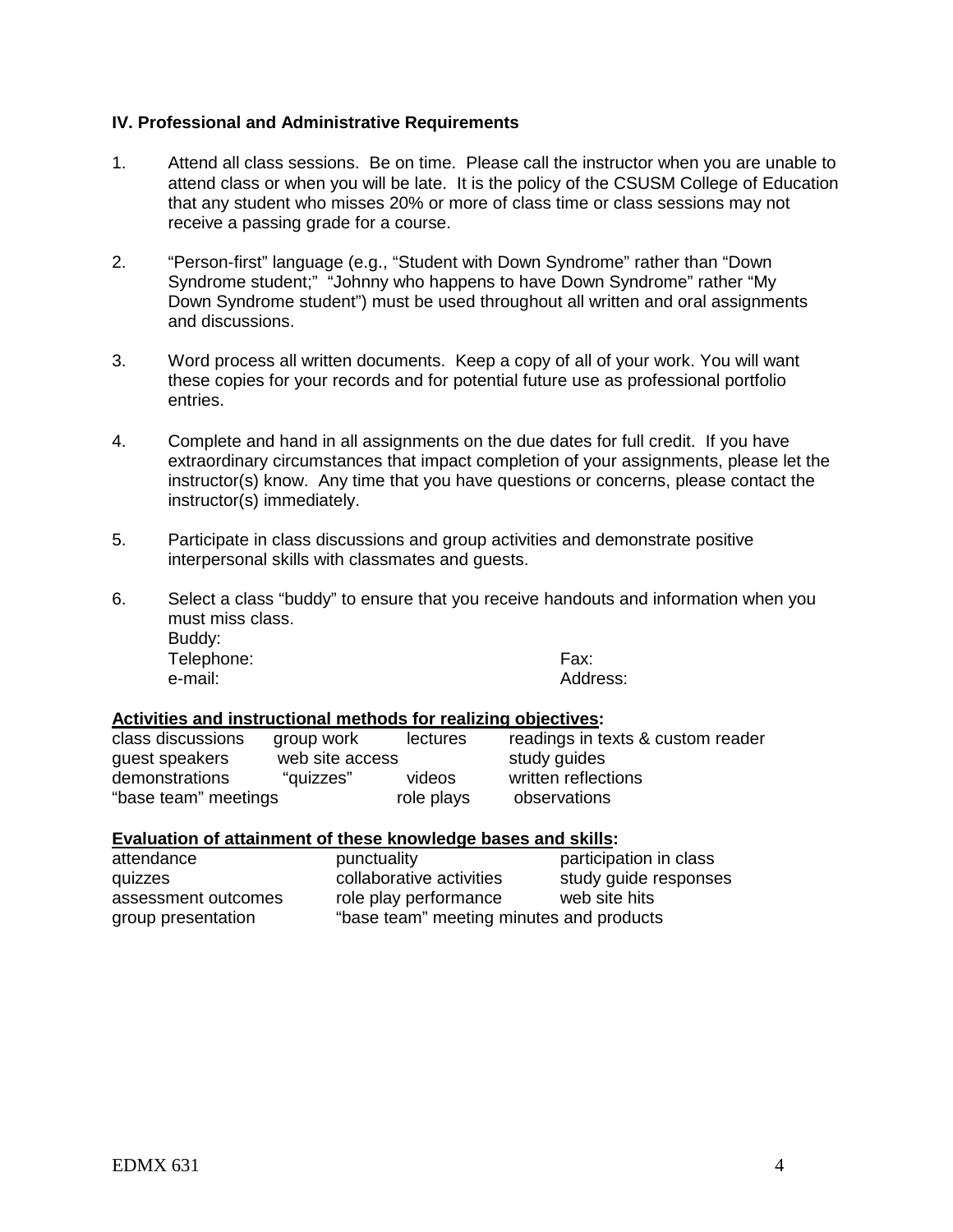### **V. Scholastic Requirements**

### **Class Attendance and Participation (40 maximum points)**

This course consists of 7, 4-hour (plus break) class sessions and attendance at the Third Annual Summer Leadership Institute on the evening of July 19<sup>th</sup> and the days of July 20<sup>th</sup> and 21<sup>st</sup>. Attendance at and active participation in each of the **7 classes and 3 institute days** is worth a maximum of **4 points per class/day**.

Regular and punctual attendance is required. This class is interactive in nature, and the inclass experiences and discussions are difficult if not impossible to recreate. Additionally, each class member is expected to practice exemplary collaborative teaming and participatory behavior. To reinforce the program's commitment to the development of professional interpersonal skills, students earn points each class for: a) arriving on time; b) returning from breaks on time; c) staying for all of the class; d) fully participating and cooperating with classmates, instructors, and guests in accordance with agreed-upon "base team" and class norms; and e) completing and sharing weekly reflections. Participants who arrive late, departs early, engage a "non-collaborative" behavior, or fail to have assignments/reflections prepared on time can expect to receive less than the maximum points for a class.

### **Summer Leadership Institute and Weekly Reading Reflection (20 maximum points)**

Participants will prepare four written reading reflections **(10 points)**. In addition, a 5 to 6 page written reaction to each of the keynotes and sessions attended at the institute is due the 9th class meeting **(10 points)**. The quality of this and all written work for this course will be judged according to at least the following criteria:

- a) use of respectful, professional, "person first" (i.e., Jacque who has Cerebral Palsy versus "the CP kid") language;
- b) correctness of spelling, punctuation, and grammatical usage of language;
- c) organization, comprehensiveness, and professional appearance of the product;
- d) evidence of higher order thinking (e.g., analysis, synthesis, application, evaluation); and
- e) connection with other readings, lectures, workshops, discussions, and experiences.

### **Base Team Meetings (20 maximum points)**

Base Teams, formulated at the beginning of the course, meet regularly and use the "Team Meeting Worksheet" format to practice collaborative teaming skills, complete assignments, and generally support one another. Each team is required to create a team notebook (e.g., 3-ring binder with dividers) that compiles Team Meeting worksheets, team products, and group processing outcomes.

Participation in base team meetings is mandatory. Documented attendance and participation (via team meeting minutes and products) is worth **4 points per meeting**. Each team is expected to hold a minimum of 5 meetings of at least one hour in length and follow the prescribed agenda. See each base team agenda to determine the products to be generated.

### **Rights & Responsibilities Legal Brief via the World Wide Web (20 maximum points)**

Each class participant creates a "Legal Brief" by reading the Rights and Responsibility manual and reacting to all of the chapters and the additional sections that follow. You also must link to 4 additional sites and describing in writing a 1/2-page summary how each site can assist you as a special educator. Please access the manual and additional directions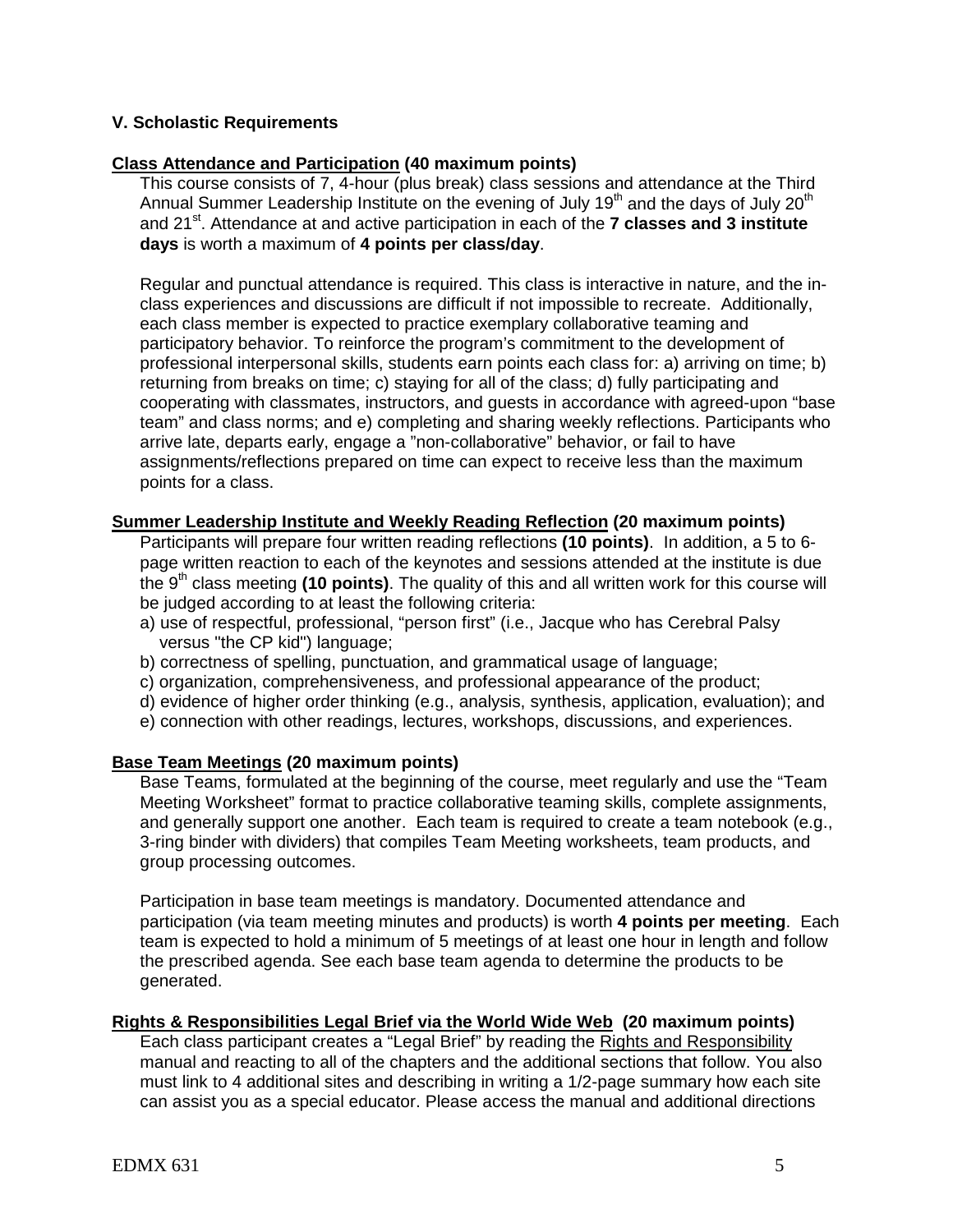via the "Legal Brief" button on Dr. Thousand's home page at ww2.csusm.edu/thousand. Course enrollees are assigned CSUSM e-mail accounts and have computer use privileges on campus. Participants also are encouraged to use home computers to access the web. This assignment is due on or before the last day of class. Note that this is an individualistic (versus collaborative) assignment intended to evidence your technology application skills.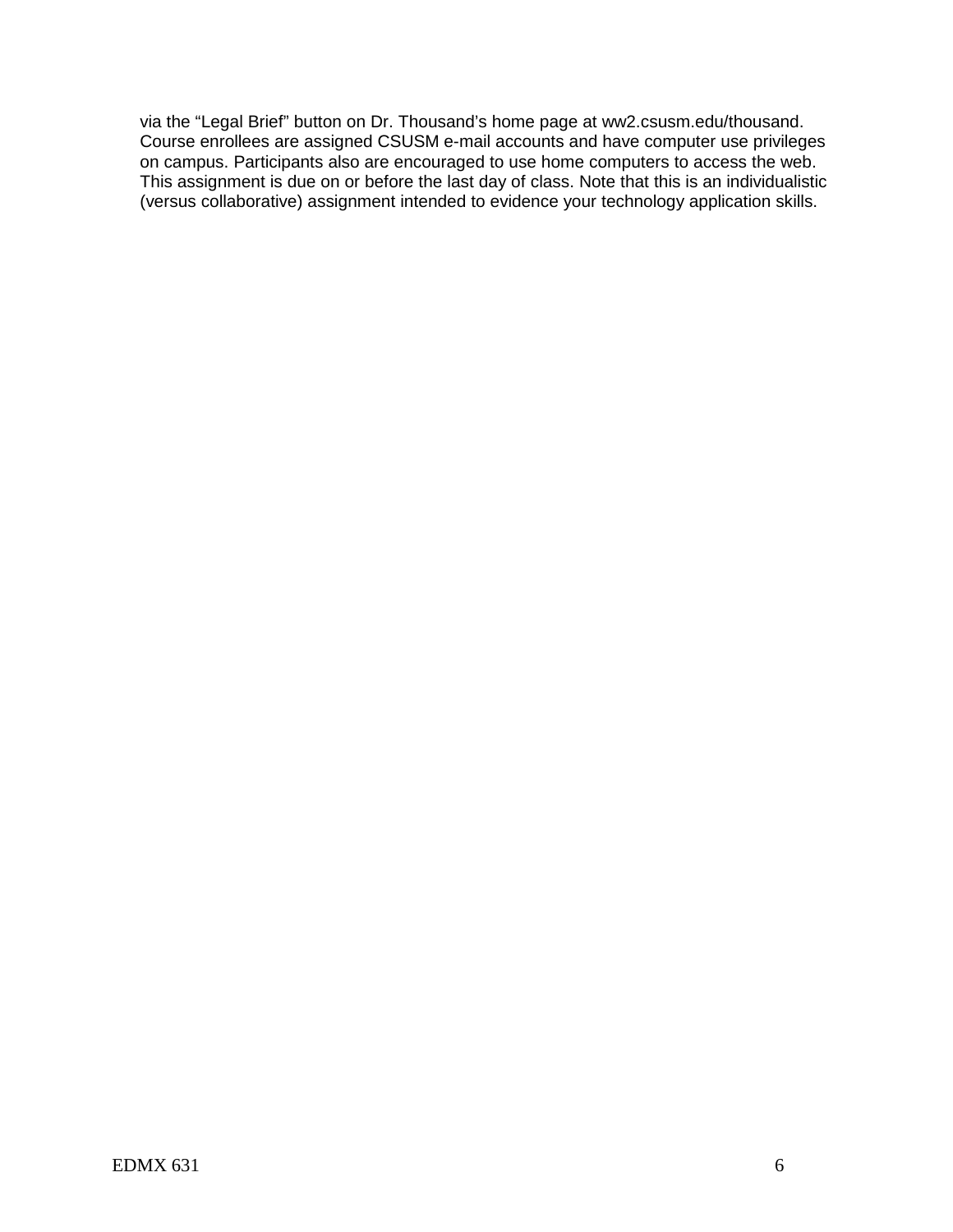|    | <b>Class Date</b>               | <b>Topics</b>                                                                                                                                                                                                  | <b>Readings Due Today</b> |                                                           | P&A Chs.   |       | <b>Assignments Due</b>        |
|----|---------------------------------|----------------------------------------------------------------------------------------------------------------------------------------------------------------------------------------------------------------|---------------------------|-----------------------------------------------------------|------------|-------|-------------------------------|
| 01 | June 18<br><b>or</b><br>June 21 | Legal Brief Assignment on the World Wide Web<br><b>Collaborative Teaming Principles and Processes;</b><br>Acronym Jargon Busting; Person 1 <sup>st</sup> Language<br>Assign Base Teams and Team #1 Assignments |                           |                                                           |            |       |                               |
| 02 | June 25<br>or<br>June 28        | In-Class Base Team Meeting #1<br>Carousel: Hughes Bill, CA Composite of Laws,<br>Authentic Assessment (JI, JT, SS)<br>(Assign Base Team #2 – Composite of Laws)                                                | <b>V&amp;T 10</b>         | Optional: CH 16)                                          | 1&6        |       | Prep for Base Team #1         |
|    | 03 July 02<br>or<br>July 05     | IDEA '97 Evolution of Legal Rights & Responsibilities<br>Forms: IEP, ITP, Assessment & Beyond (AL, RH)<br>The Agenda: Humanizing the IEP Meeting<br>(Assign Base Team #3 - Forms Analysis)                     |                           | RO 7 & 9<br>NCCSE/San Diego forms<br>www.preschoolfun.com |            | 2 & 3 | Base Team #1<br>Reflection #1 |
|    | 04 July 09<br>or<br>July 12     | Writing Procedurally Correct Elegant IEP Goals<br>& Objectives to California Standards (RH & JT)<br>(Assign Base Team Meetings #4 & #5)                                                                        | <b>V&amp;T 9</b>          |                                                           | 4, 5, 8, 7 |       | Base Team #2<br>Reflection #2 |
|    |                                 | Base Team Meetings on Your Own during the week of July 16 <sup>th</sup>                                                                                                                                        |                           |                                                           | All        |       | Base Team #3                  |
|    | 05 July 19                      | Day 1 (Thursday Eve): Summer Leadership Institute                                                                                                                                                              |                           | (Optional: V&T 4, pp 129-131)                             |            |       |                               |
|    | 06 July 20                      | Day 2 (Friday): Summer Leadership Institute                                                                                                                                                                    |                           | (Optional: V&T 23)                                        |            |       |                               |
|    | 07 July 21                      | Day 3 (Saturday): Summer Leadership Institute                                                                                                                                                                  |                           |                                                           |            |       |                               |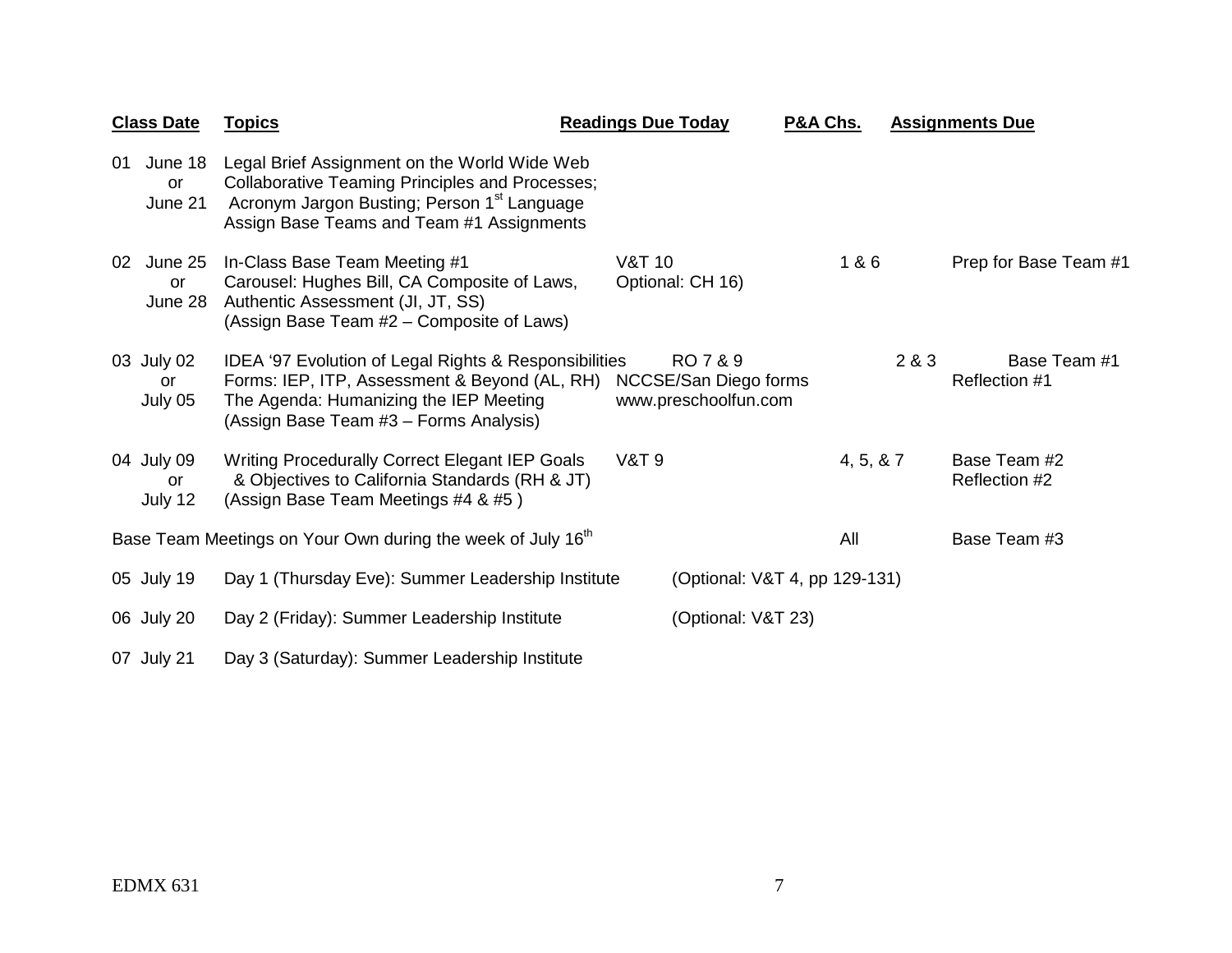| <b>Class Date</b>                                                                | <b>Topics</b>                                                                                                                                                                  |                                                                                                                                                                                    | <b>Readings Due Today</b> | P&A Chs. | <b>Assignments Due</b>                          |                              |
|----------------------------------------------------------------------------------|--------------------------------------------------------------------------------------------------------------------------------------------------------------------------------|------------------------------------------------------------------------------------------------------------------------------------------------------------------------------------|---------------------------|----------|-------------------------------------------------|------------------------------|
| 08 July 23<br>or<br>July 25                                                      | Institute Debriefing<br>Purposes of Assessment & Confidentiality (LH)<br>IEP Assessment Data & Goal Setting<br><b>Communication 10 Commandments</b>                            |                                                                                                                                                                                    | $V&T$ 1, 2, & 8           | All      | Reflection #3<br>Base Team #4                   |                              |
| 09 July 30<br>Team Meeting #5                                                    | IEP Meeting Gone Wrong (SS & TH)                                                                                                                                               |                                                                                                                                                                                    | (Optional) CH 1 & 2       |          | All                                             | Base                         |
| <b>or</b><br>Reflection                                                          | Writing & Interpreting Positive and Proactive Reports                                                                                                                          |                                                                                                                                                                                    | (Optional) RO 1 & 2       |          |                                                 | <b>Summer Institute</b>      |
| Aug 02                                                                           | Practice in "Good IEP Writing<br>Answers to Base Team #4                                                                                                                       |                                                                                                                                                                                    |                           |          |                                                 |                              |
| 10 Aug 06<br>or<br>Aug 09                                                        | Family-Centered Assessment (LH, AL)<br><b>Home-School Partnerships</b><br>Fall 2000 and Level I Standards Preview<br>In-Class Base Team Meeting #6<br><b>Course Evaluation</b> |                                                                                                                                                                                    | V&T pp. 389-393 & 493-502 |          | <b>Base Team Notebook</b><br><b>Legal Brief</b> | Reflection #4 (Due Anytime!) |
| <b>Key to Personnel:</b>                                                         |                                                                                                                                                                                |                                                                                                                                                                                    |                           |          |                                                 |                              |
| JT<br>SS                                                                         | LH.<br>= Jacque Thousand<br>= Suzanne Stremel<br>AL                                                                                                                            | = Lisa Houghtelin<br>$=$ Andrea Liston                                                                                                                                             |                           |          |                                                 |                              |
| <b>RH</b>                                                                        | $=$ Renee Harvey<br>JI                                                                                                                                                         | $=$ Jan Isreal                                                                                                                                                                     |                           |          |                                                 |                              |
| <b>Base Team Meetings</b><br>Mtg. #3: IEP Analysis<br>Mtg. #5: Problem Behaviors | Mtg. #1: Norms, Names, & Collaboration<br>Mtg. #2: California Code Scenarios<br>Mtg. #4: Facilitative Team Roles<br>Mtg. #6: In-Class Meeting @ Final Class                    | <b>Social Skills Processing Procedures</b><br>(Forming Checklist)<br>(Functioning Checklist)<br>(Formulating)<br>(Fermenting)<br>("Are we really a team?" Checklist)<br>(Yearbook) |                           |          |                                                 |                              |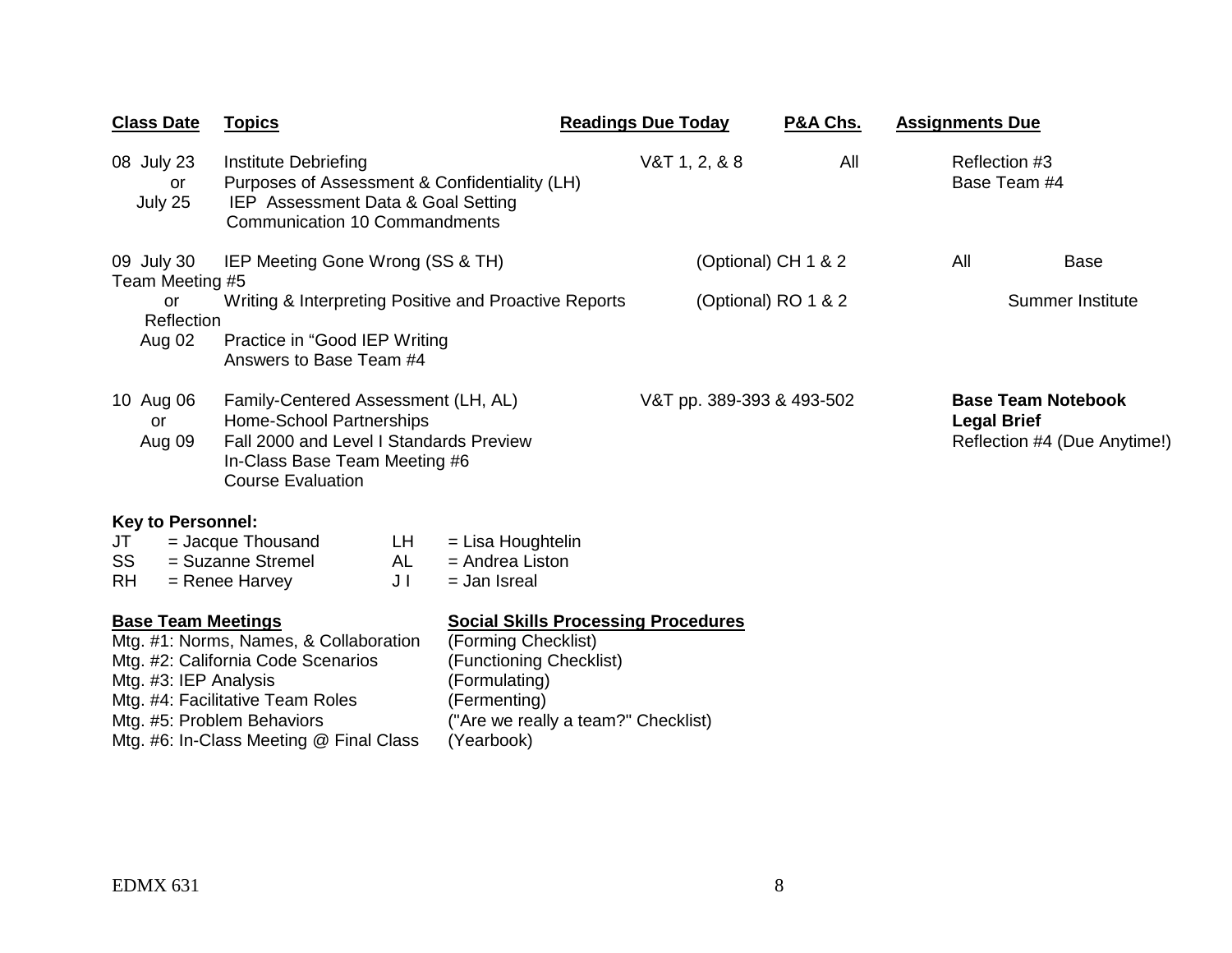### **EDMX 631 Reflection Prompts**

### **Writing Criteria**

Four reading reflections are due on the dates indicated in the syllabus schedule. Additionally, a 10-point post-Institute reflection is due on the  $9<sup>th</sup>$  class meet. The "Reflection Prompt" for each reflection is presented below.

The quality of reflections will be judged based upon at least the following criteria:

- use of respectful and professional "person first" language (i.e., "Rich who has Cerebral Palsy" versus "the CP child");
- word processed with accuracy in spelling, punctuation, and grammar;
- organization, comprehensiveness, and professional apearaqnce of the product
- connection with readings, class discussions, findings on the web, and;
- use of higher order thinking skills of application, analysis, synthesis, and evaluation.

#### **Reflection Prompts**

#### Reflection #1 (4 points)

Chapter 7 of the Rosenberg et al. text covers a huge amount of information regarding the procedures and paperwork all special educators must manage. Read Chapter 7 as if you were a 1<sup>st</sup> year special educator responsible for ensuring that every communication, assessment, eligibility, placement, and IEP-development process occurs in a timely and student-centered manner for Lindsay. As Lindsay's special education "service coordinator" (versus "case manager" – no child wants to be referred to as a "case"), construct a flowchart, table, mind map or other visual to help you to remember each of the procedural steps in the sequence from "prereferral" to "exit" for which you are or may become responsible. Be as specific as possible; this is your procedural "cheat sheet" for your 1<sup>st</sup> special education procedural experiences

After reading Chapter 9 of Rosenberg et al., carefully reread pages 313 – 321. Based upon your reading of these pages, your web readings, and any personal experiences with transition planning and ITPs, complete the Pause and Reflect 9.5 appearing on page 318. Write one paragraph per consideration from the perspective of "what a 1<sup>st</sup> year middle or high school special educator needs to consider regarding student's transitions into adult services."

#### Reflection #2 (2 points)

After reading Chapter 9 of Restructuring for Caring and Effective Education answer the following:

- $\Rightarrow$  Describe IN YOUR OWN WORDS each of the four methods of assessment described in the chapter AND how each facilitates learner access to the core curriculum.
- ⇒ Why are IEPs "standards-referenced" versus "standards-based"?
- $\Rightarrow$  What are "access opportunities?" How do they relate to standards-referenced IEPs?
- $\Rightarrow$  What would you prescribe for policies/practices on grading for students with IEPs?

#### Reflection #3 (3 points)

Read Chapters 1, 2, and 8 of the Restructuring for Caring and Effective Education text. On page 43, Gartner and Lipsky refer to IDEA '97 as the "Inclusion Development and Expansion Act." From the perspective of a special education leader, identify your "baker's dozen" (i.e., 13) list of what YOU consider to be the most significant changes in beliefs, practices, polices, and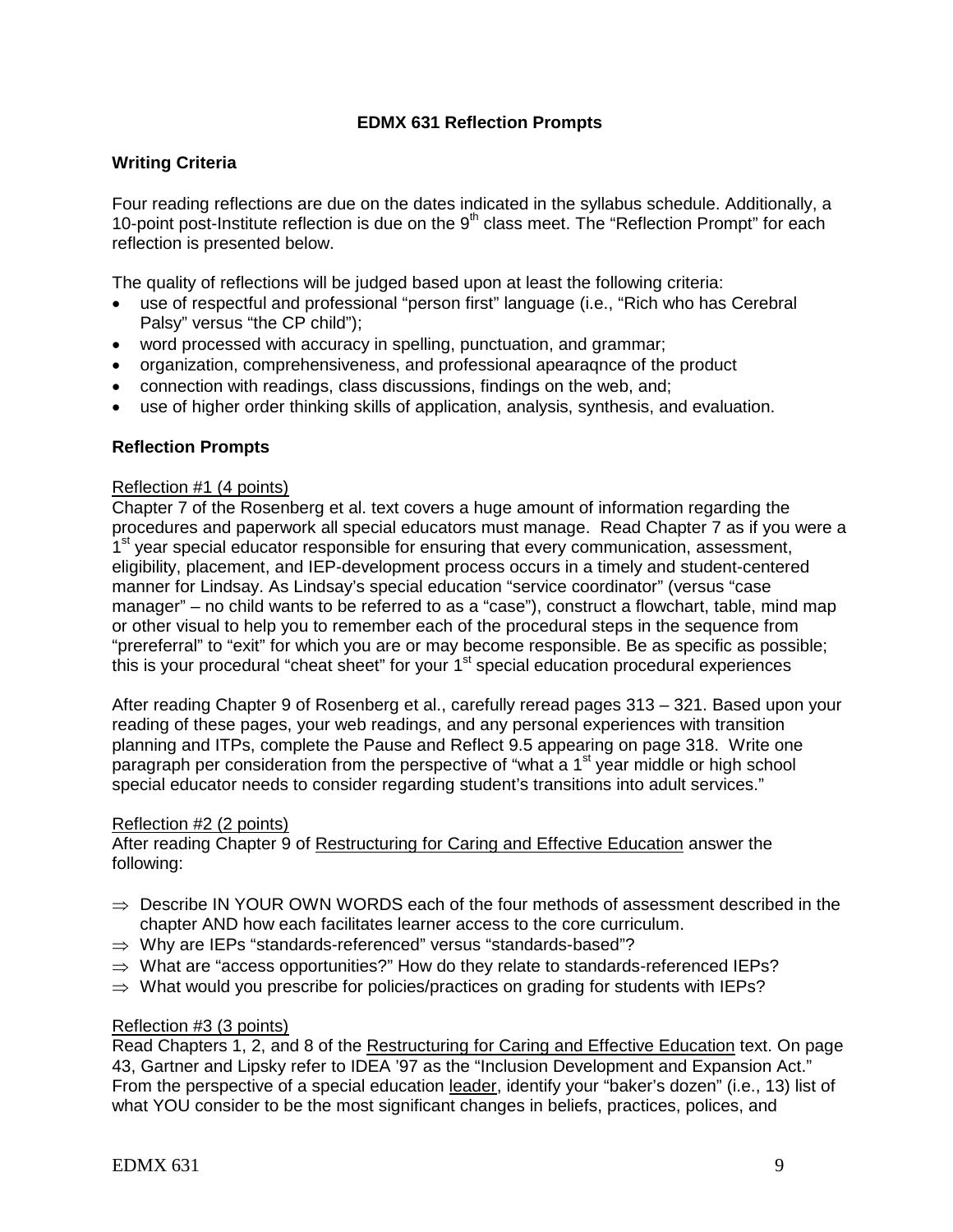procedures that have occurred prior to or because of IDEA '97 that promote a "welcoming view of students with disabilities as a condition of human diversity" (page 53). For each of the 13 items in the list, provide a rationale for your selection and cite references to the readings.

### Reflection #4 (1 point)

For any of the chapters or pages listed in the Readings Due Today column that you have not yet read or written about, select one chapter or Reflection (those are the personal stories in the Villa & Thousand text) to respond to. This reflection format is intended to encourage you to learn more about somebody or something important for own professional growth, so the reflection format is totally "open" to your creativity.

### Summer Leadership Institute Reflection (10 points)

Prepare a 5 to 6-page reaction to the keynotes and sessions attended at the Third Annual San Diego Summer Leadership Institute. Be sure your reflection makes reference to each and every one of the keynotes and sessions attended, as this is an "authentic" attendance check. More importantly, this reflection is an opportunity for you to synthesize your experience of the institute with course and other past learnings and experiences. It also is an opportunity for you to formulate instructional and organizational strategies for your own future as a special education or classroom teacher. So, make connections and be creative in you analysis, synthesis, and evaluations. Make the experience count for you. Other than these instructions and the general writing criteria articulated above, you have free reign to express yourself in this culminating reflection.

### **GRADING SCALE (in percentages):**

| A | 94-100 | А-   | 92-93 | <b>B</b> + | 89-91 |
|---|--------|------|-------|------------|-------|
| В | 86-88  | B- 1 | 84-86 | $C+$       | 81-83 |

#### **Criteria for Grading:**

A (Excellent): Performance at the highest level, showing sustained excellence in meeting all course requirements and exhibiting an unusual degree of intellectual initiative.

- B (Good): Performance at a high level, showing consistent and effective achievement in meeting course requirements.
- C (Satisfactory): Performance at an adequate level, meeting the basic requirements of the course.

### **NOTE: The minimum acceptable grade for a course in the professional education sequence is C+, and a B average must be maintained.**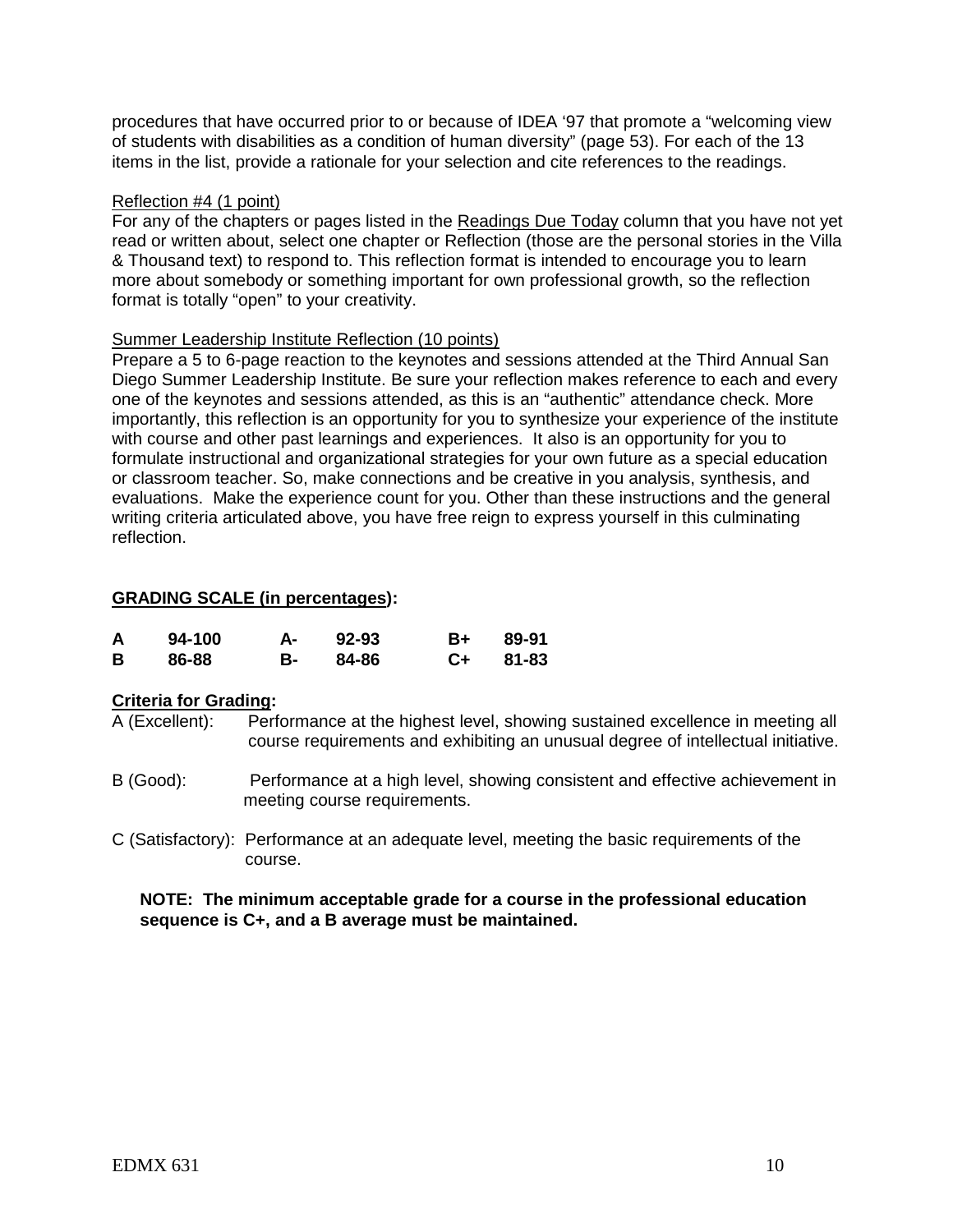### **CROSSCULTURAL, LANGUAGE, AND ACADEMIC DEVELOPMENT (CLAD) COMPETENCIES**

\*\*\*

#### COMPETENCIES ADDRESSED BY THIS COURSE ARE ITALICIZED, SHADED AND INDICATED WITH

| <b>PART 1: LANGUAGE STRUCTURE</b><br>& FIRST- AND SECOND-LANGUAGE<br><b>DEVELOPMENT</b>                                                         | <b>PART 2: METHODOLOGY OF</b><br><b>BILINGUAL, ENGLISH</b><br><b>LANGUAGE DEVELOPMENT,</b><br><b>CONTENT INSTRUCTION</b>          | <b>PART 3:CULTURE AND</b><br><b>CULTURAL DIVERSITY</b>                                                 |
|-------------------------------------------------------------------------------------------------------------------------------------------------|-----------------------------------------------------------------------------------------------------------------------------------|--------------------------------------------------------------------------------------------------------|
| I. Language Structure and Use:<br><b>Universals and Differences</b><br>(including the structure of English)                                     | $\mathbf{1}$ .<br><b>Theories and Methods of</b><br><b>Bilingual Education</b>                                                    | I. The Nature of Culture                                                                               |
| A. The sound systems of language<br>(phonology)                                                                                                 | A. Foundations                                                                                                                    | A. Definitions of culture                                                                              |
| <b>B.</b> Word formation (morphology)                                                                                                           | <b>B.</b> Organizational models: What works<br>for whom? ***                                                                      | <b>B.</b> Perceptions of culture                                                                       |
| C. Syntax                                                                                                                                       | C. Instructional strategies ***                                                                                                   | C. Intragroup differences (e.g.,<br>ethnicity, race, generations,<br>and micro-cultures)               |
| D. Word meaning (semantics)                                                                                                                     | II. Theories and Methods for<br><b>Instruction In and Through English</b>                                                         | D. Physical geography and its<br>effects on culture                                                    |
| E. Language in context ***                                                                                                                      | A. Teacher delivery for both English<br>language development and content<br>instruction***                                        | E. Cultural congruence ***                                                                             |
| F. Written discourse                                                                                                                            | <b>B.</b> Approaches with a focus on English<br>language development***                                                           | <b>II. Manifestations of</b><br><b>Culture: Learning About</b><br><b>Students</b>                      |
| G. Oral discourse ***                                                                                                                           | C. Approaches with a focus on content<br>area instruction (specially designed<br>academic instruction delivered in<br>English)*** | A. What teachers should learn<br>about their students **s                                              |
| H. Nonverbal communication *** I                                                                                                                | <b>D.</b> Working with paraprofessionals***                                                                                       | <b>B.</b> How teachers can learn<br>about their student ***                                            |
| II. Theories and Factors in First- and Secon<br><b>Language Development</b>                                                                     | II. Language and Content Area<br><b>Assessment</b>                                                                                | C. How teachers can use what<br>they learn about their<br>students (culturally<br>responsive pedagogy) |
| A. Historical and current theories and<br>models of language analysis that have<br>implications for second-language<br>development and pedagogy | A. Purpose***                                                                                                                     | <b>III. Cultural Contact</b>                                                                           |
| <b>B.</b> Psychological factors affecting first- and<br>second-language development ***                                                         | <b>B.</b> Metho ds ***                                                                                                            | A. Concepts of cultural contact                                                                        |
| C. Socio-cultural factors affecting first- and<br>second-language development                                                                   | C. State mandates ***                                                                                                             | <b>B.</b> Stages of individual cultural<br>contact                                                     |
| <b>D.</b> Pedagogical factors affecting first- and<br>second-language development***                                                            | <b>D.</b> Limitations of assessment ***                                                                                           | C. The dynamics of<br>prejudice***                                                                     |
| E. Political factors affecting first- and<br>second-language development ***                                                                    | E. Technical concepts ***                                                                                                         | <b>D.</b> Strategies for conflict<br>resolution***                                                     |